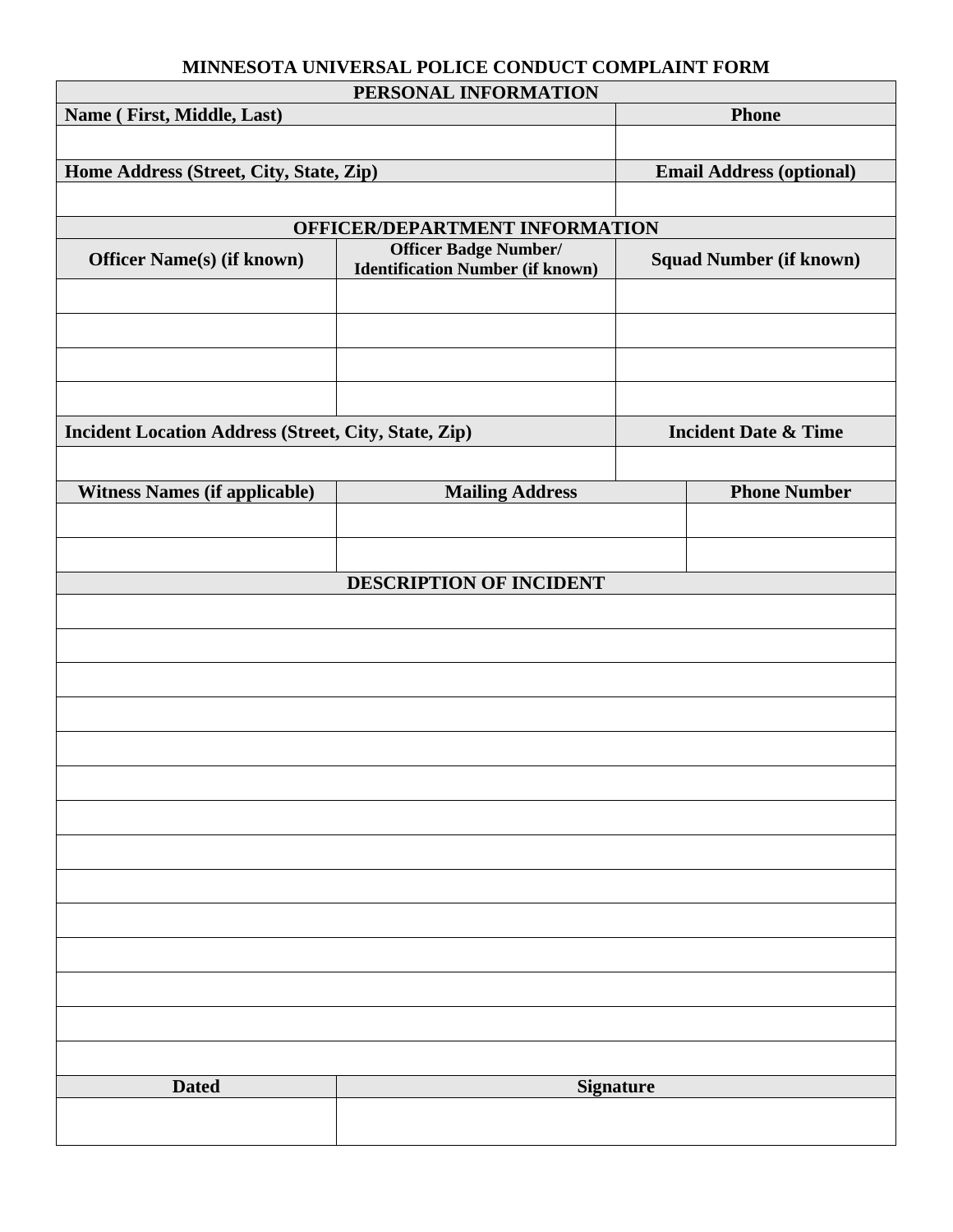## **INSTRUCTIONS FOR COMPLETING THIS FORM**

- 1. Please print neatly and carefully in black or blue ink.
- 2. Describe the incident in a short and concise manner. If you cannot fit all of the information in the space provided, consider revising your statement to make it shorter. Only attach additional sheets if absolutely necessary.
- 3. Include only information that you know or experienced firsthand; do not guess, do not exaggerate.
- 4. By signing the form you are asserting that the information contained in it is true and correct.
- 5. This is not intended to be legal advice. If you have questions about your rights, you should speak with a licensed attorney.

# **INSTRUCTIONS FOR SUBMITTING THIS FORM**

- 1. Each city and county has a unique complaint submission process. This form is designed to be submitted by mail to maximize the likelihood that it is retained and recorded by the responsible government agency.
- 2. Determine which department or government agency you should send this form. Keep in mind, there may be more than one if several officers were involved.
	- a. If the officers involved in the incident worked for a small city or town, then send this form to the city administration department.
	- b. If the city is large enough to have police department outside of city hall, send this form to the police department's internal affairs division or administration division.
	- c. If the officers involved in the incident were sheriff's deputies, send this form to the county sheriff's internal affairs division or administration division.
- 3. Find the correct mailing address. Most city police departments and county sheriff's offices maintain websites with their current mailing address. This information can also be found in a phone book.
- 4. Complete a cover letter in a form substantially similar to the attached template.
- 5. Determine which state representative and/or state senator to send a copy of your cover letter and the form. If you do not know who represents you, the state website has a great tool. Go to: www.gis.leg.mn/OpenLayers/districts/ and enter your address into the search bar.
- 6. Mail the completed form, and the cover letter to both the correct city / department **and** your state representative and/or state senator.
- 7. Make sure your voice is heard! Mail a copy of the completed form and cover letter to:

ABATE OF MN c/o Frank Ernst 840 Cree Drive Chanhassen, MN 55317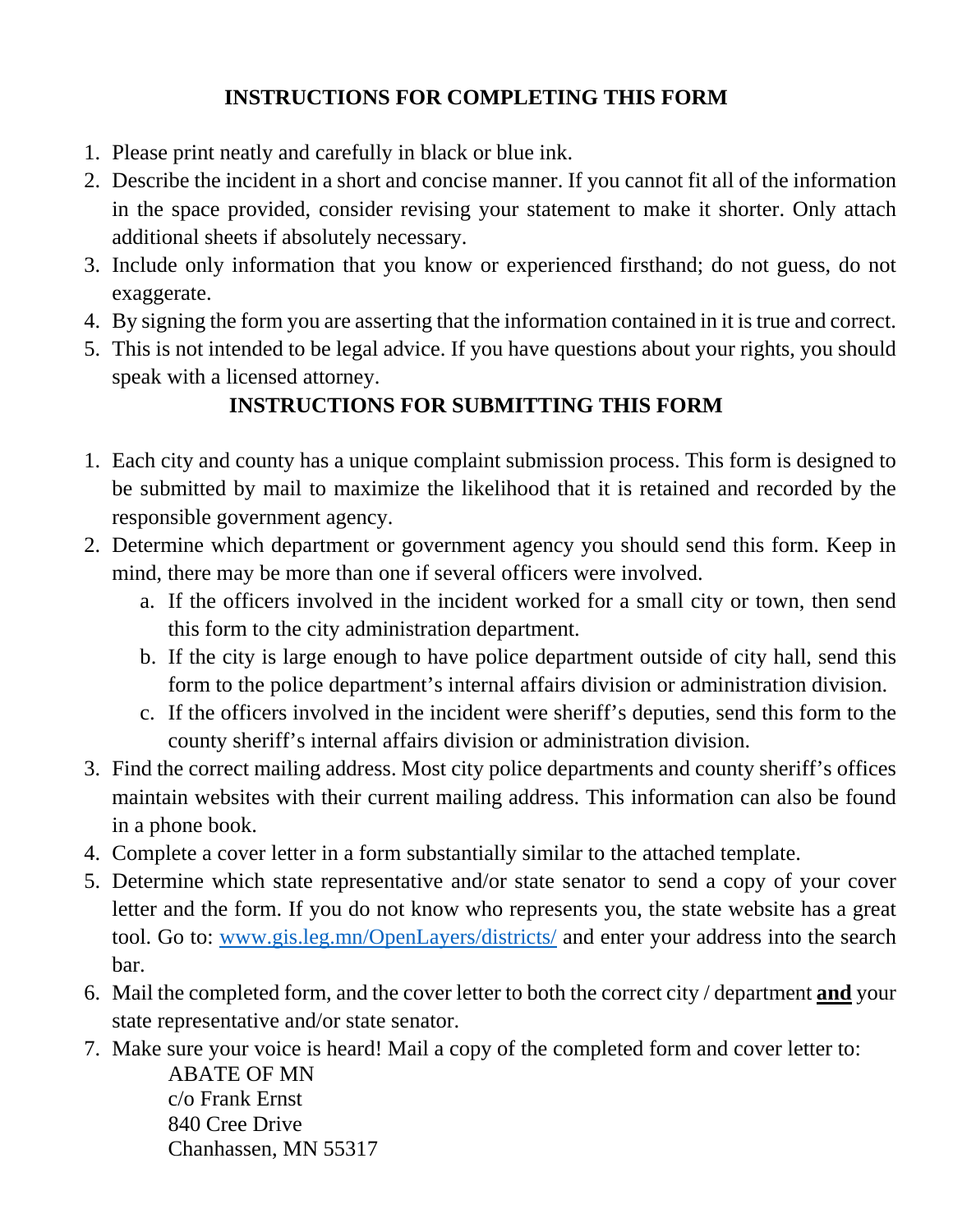# **COVER LETTER SAMPLE/TEMPLATE**

 *John Doe 123 USA Lane Anytown, Minnesota 55100*

 *Month, Day, Year*

 *Anytown Police Department Attn:Internal Affairs/Administration 987 Anytown Road. Anytown, Minnesota 55100*

#### **RE: Submission of Police Conduct Complaint Form for Incident Dated** *date of incident*

Dear Sir or Madam:

I believe I was the victim of police misconduct which I wish to report. The misconduct is described on the Minnesota Universal Police Conduct Complaint Form which I have enclosed. If I have addressed this to the wrong office, division, or department, please see that it is directed appropriately.

Because I believe police misconduct is an important issue facing Minnesota and the USA, and because I wish to ensure that my complaint is not misplaced or overlooked, I have copied my state representative and/or state senator, *Name*, to this letter.

If an investigator or internal affairs officer wishes to speak with me about the incident, I can be reached by the contact information provided on the form.

Sincerely,

*John Doe* 

cc. w/ enc. Representative/Senator *Name of representative/senator*